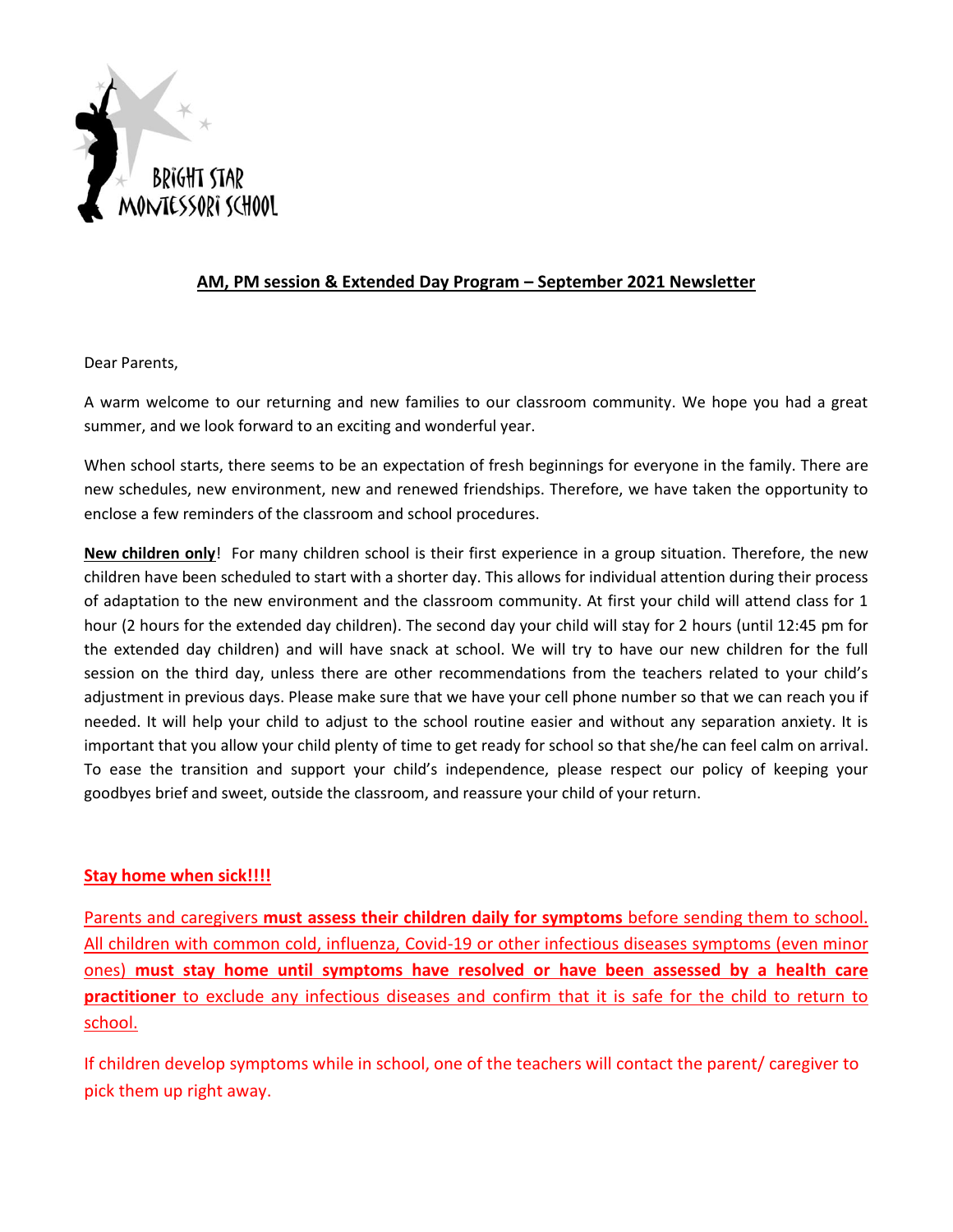## **Please send all of the below items (school clothing and emergency kit) with your child on the first day.**

**School clothing** Children should wear comfortable and appropriate clothing. To foster independence please make sure that the clothes and shoes are easy to manage by herself/himself. Please put your child's name on all items of clothing to avoid confusion.

Your child's bag, which remains in the classroom, should contain:

- $\checkmark$  Spare pair of pants
- $\checkmark$  Spare pair of socks
- ✓ Spare pair of underwear
- ✓ Long short sleeved shirt or t-shirt
- ✓ Hard soled shoes (clean pair of shoes/runners/crocs style)
- $\checkmark$  Two plastic grocery bags labeled with your child's name

## **Emergency kit (new children only)**

Please provide on the child's first day of school the following items in addition to the Basic Student Emergency Kit provided by school (its price was included in the registration fee):

- 1. Label with child's name, address, and phone number as well as patents' work name, address and phone number.
- 2. List inside with 1 emergency contact 100 km outside Vancouver

- 3 emergency contacts in Vancouver

- 3. Family picture
- 4. Tiny comfort toy
- 5. Band-aids small & large

**Snack, Lunch (only for the extended day program), Water** must be sent to the school with your child every day. Please put your child's name on every item (snack or lunch containers, eating tools, water bottle). We encourage parents to provide a healthy and nutritious snack/lunch. Please avoid sending any sweets to school for lunch – no donuts, cakes, chips, candies, chocolates, etc. Remember that we are a free nut environment, and we have students with severe allergies enrolled in our school.

**Toys/ books** Please explain to your child that toys should be left at home. Children are welcome to bring books or items related to the monthly theme on every Friday, for Show and Tell activity. To avoid confusion please remember to label the items with your child's name.